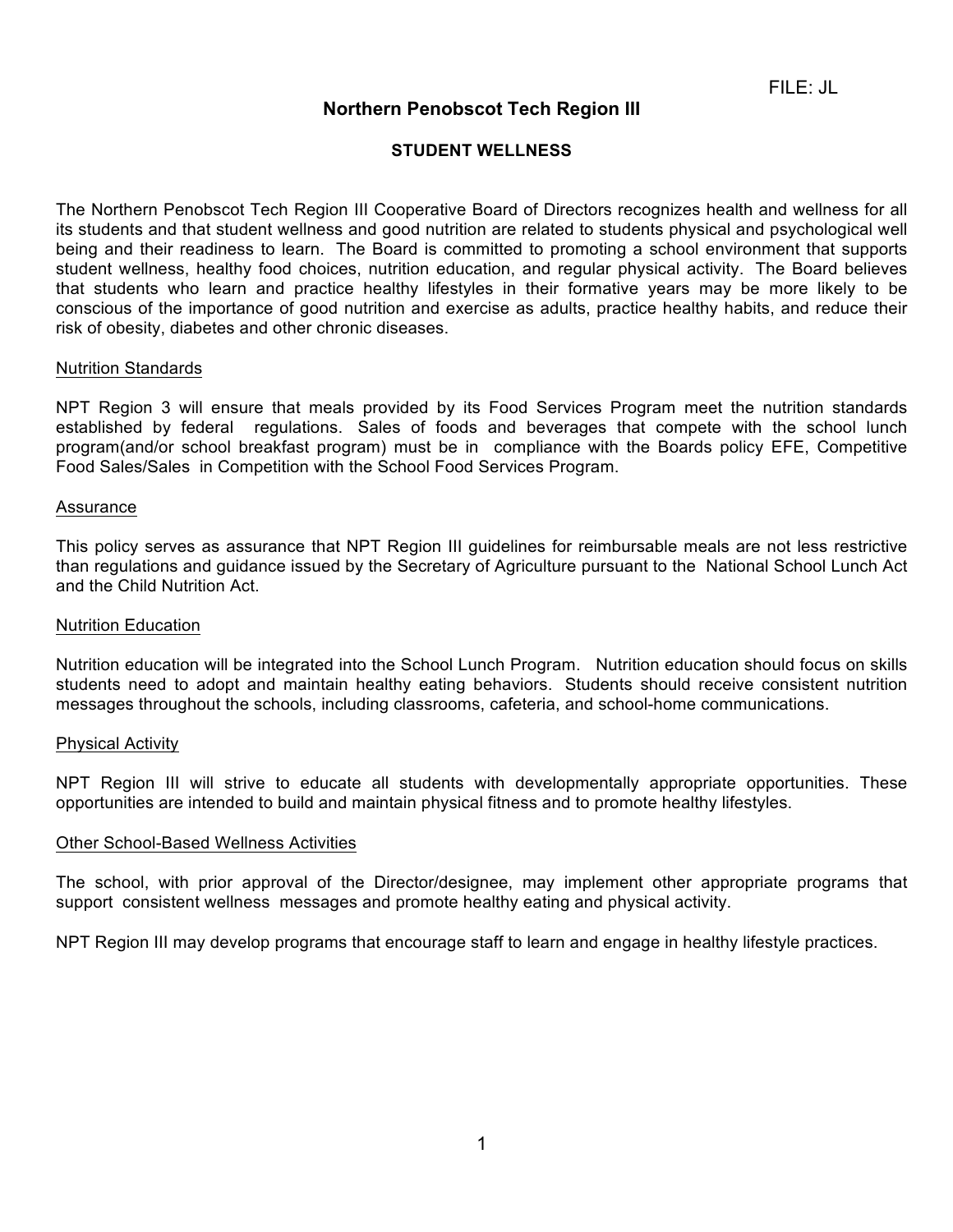## Implementation and Monitoring

The Director/designee shall be responsible for the implementation of the wellness policy, for monitoring efforts to meet the intent of this policy, and for reporting to the Board on an annual basis.

Monitoring may include surveys or solicitation of input from students, parents, staff, and school administrators.

Reports may include, but are not limited to:

- The status of the school environment in regard to student wellness issues
- Evaluation of the school food services program and compliance with nutrition guidelines
- List of wellness programs and activities in the schools
- Feedback from students, parents, staff, school administrators and wellness committee
- Recommendations for policy, program or curriculum revisions

### Appointment and Role of the Wellness Committee

The Board shall appoint a school wide Wellness Committee comprised of at least one of each of the following:

- Board member
- School administrator
- Food Services Director/designee
- Student representative
- Parent representative
- Community representative

The Wellness Committee may also include:

- Teacher(s)
- Guidance counselor
- Community organization or agency representative
- Other staff, as designated by the Board
- Other persons, as designated by the Board

The Student Wellness Committee shall serve as an advisory committee in regard to student wellness issues and will be responsible for making recommendations related to the wellness policy, wellness goals, administrative or school regulations and practices, or raising awareness of student health issues.

With the prior approval of the Superintendent/designee, the Wellness Committee may survey parents, students and the community and/or conduct focus groups or community forums.

The Wellness Committee shall provide periodic reports to the Director/designee and, as requested, to the Board.